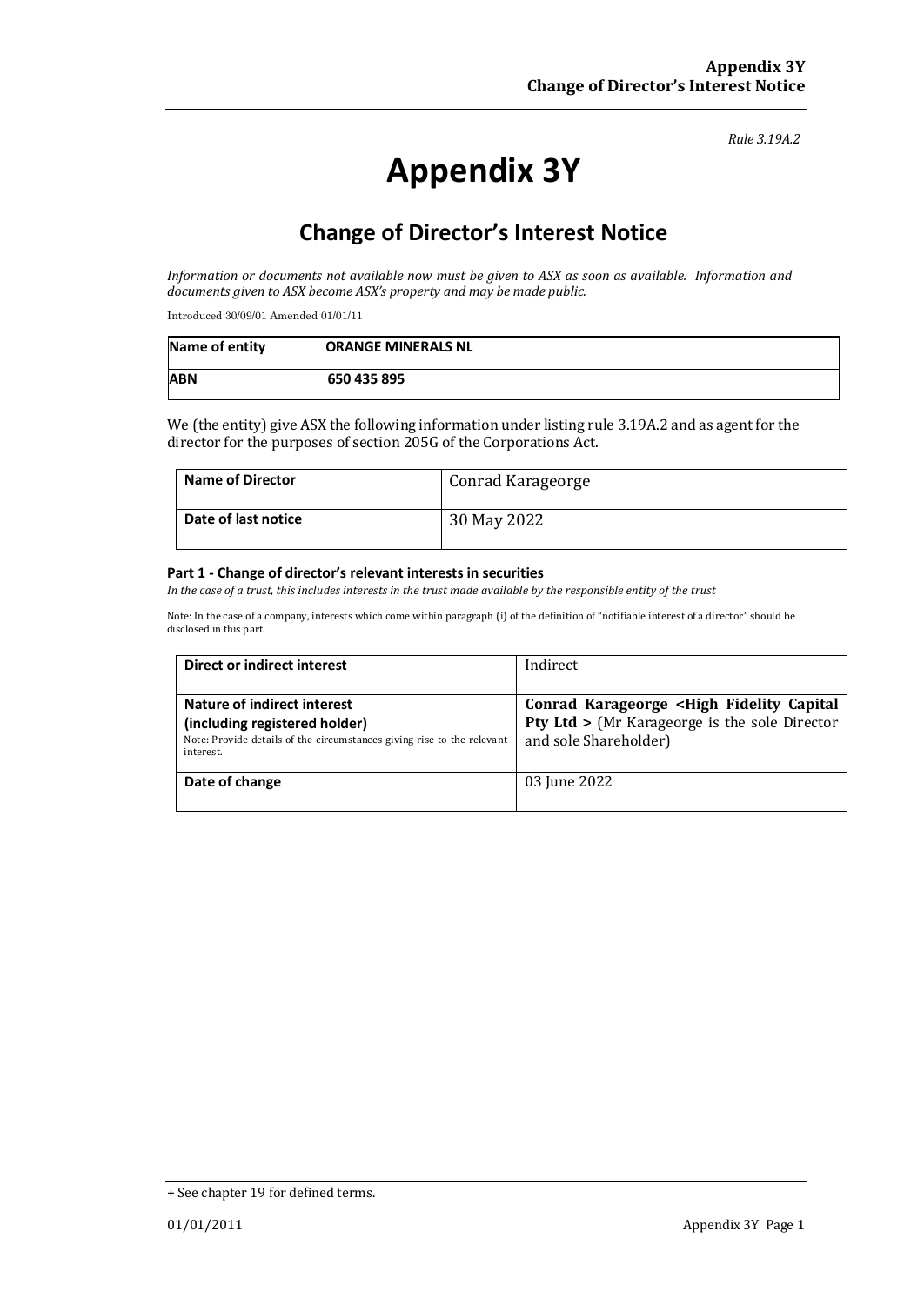| No. of securities held prior to change                                                                       | Conrad Karageorge <high capital<br="" fidelity="">Pty Ltd &gt; (Mr Karageorge is the sole Director<br/>and sole Shareholder)<br/><b>Fully Paid Ordinary Shares</b><br/>2,090,536<br/><b>Options</b><br/>1,350,000 exercisable at \$0.30 and expiring on<br/>or before 15 October 2024<br/><b>Performance Rights</b><br/>116,582 Class A Performance Rights<br/>٠<br/>116,582 Class B Performance Rights<br/>п<br/>163,029 Class C Performance Rights<br/>٠<br/>207,619 Class D Performance Rights<br/>٠<br/>92,894 Class E Performance Rights<br/>92,894 Class F Performance Rights<br/>Refer to Section 10.4 of the Prospectus for<br/>terms of the Performance Rights.</high> |
|--------------------------------------------------------------------------------------------------------------|---------------------------------------------------------------------------------------------------------------------------------------------------------------------------------------------------------------------------------------------------------------------------------------------------------------------------------------------------------------------------------------------------------------------------------------------------------------------------------------------------------------------------------------------------------------------------------------------------------------------------------------------------------------------------------|
| <b>Class</b>                                                                                                 | <b>Incentive Performance Rights</b>                                                                                                                                                                                                                                                                                                                                                                                                                                                                                                                                                                                                                                             |
| <b>Number acquired</b>                                                                                       | 233,165                                                                                                                                                                                                                                                                                                                                                                                                                                                                                                                                                                                                                                                                         |
| <b>Number disposed</b>                                                                                       | nil                                                                                                                                                                                                                                                                                                                                                                                                                                                                                                                                                                                                                                                                             |
| <b>Value/Consideration</b><br>Note: If consideration is non-cash, provide details and estimated<br>valuation | nil                                                                                                                                                                                                                                                                                                                                                                                                                                                                                                                                                                                                                                                                             |

<sup>+</sup> See chapter 19 for defined terms.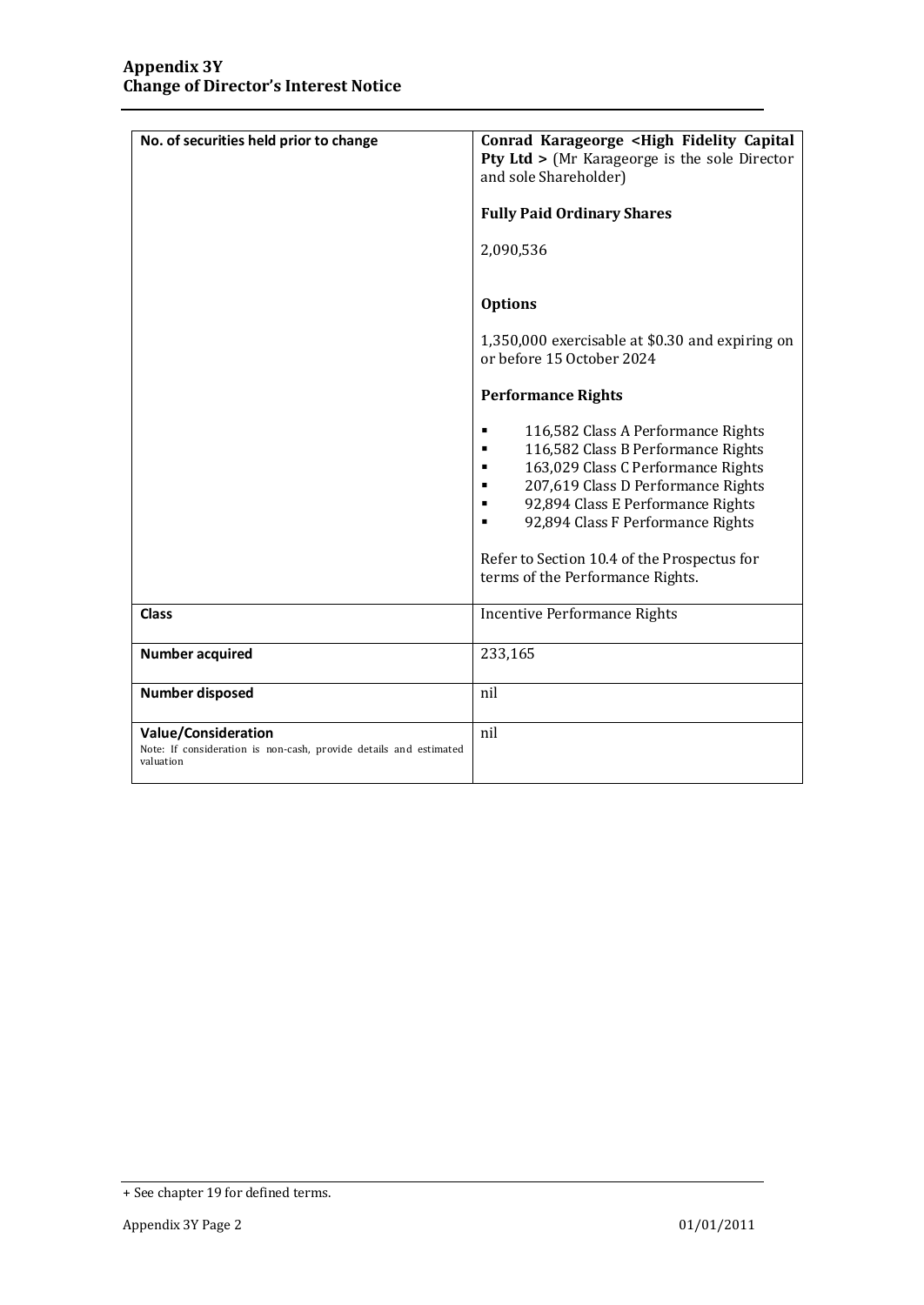| No. of securities held after change                                                                                                                                         | Conrad Karageorge <high capital<br="" fidelity=""><b>Pty Ltd &gt;</b> (Mr Karageorge is the sole Director<br/>and sole Shareholder)<br/><b>Fully Paid Ordinary Shares</b></high>                                                                                                                                                                                                                                                                           |
|-----------------------------------------------------------------------------------------------------------------------------------------------------------------------------|------------------------------------------------------------------------------------------------------------------------------------------------------------------------------------------------------------------------------------------------------------------------------------------------------------------------------------------------------------------------------------------------------------------------------------------------------------|
|                                                                                                                                                                             | 2,090,536                                                                                                                                                                                                                                                                                                                                                                                                                                                  |
|                                                                                                                                                                             | <b>Options</b>                                                                                                                                                                                                                                                                                                                                                                                                                                             |
|                                                                                                                                                                             | 1,350,000 exercisable at \$0.30 and expiring on<br>or before 15 October 2024                                                                                                                                                                                                                                                                                                                                                                               |
|                                                                                                                                                                             | <b>Performance Rights</b>                                                                                                                                                                                                                                                                                                                                                                                                                                  |
|                                                                                                                                                                             | 116,582 Class A Performance Rights<br>٠<br>116,582 Class B Performance Rights<br>п<br>163,029 Class C Performance Rights<br>207,619 Class D Performance Rights<br>92,894 Class E Performance Rights<br>٠<br>92,894 Class F Performance Rights<br>٠<br>116,582 Class G Performance Rights<br>٠<br>38,861 Class H Performance Rights<br>77,722 Class I Performance Rights<br>Refer to Section 10.4 of the Prospectus for<br>terms of the Performance Rights. |
| Nature of change<br>Example: on-market trade, off-market trade, exercise of options, issue<br>of securities under dividend reinvestment plan, participation in buy-<br>back | Grant of Incentive Performance Rights as per<br>resolution 6 passed at the GENERAL MEETING<br>on 27 May 2022                                                                                                                                                                                                                                                                                                                                               |

### **Part 2 – Change of director's interests in contracts**

Note: In the case of a company, interests which come within paragraph (ii) of the definition of "notifiable interest of a director" should be disclosed in this part.

| <b>Detail of contract</b>                                                                                                                                                   | N/A |
|-----------------------------------------------------------------------------------------------------------------------------------------------------------------------------|-----|
| <b>Nature of interest</b>                                                                                                                                                   | N/A |
| Name of registered holder<br>(if issued securities)                                                                                                                         | N/A |
| Date of change                                                                                                                                                              | N/A |
| No. and class of securities to which<br>interest related prior to change<br>Note: Details are only required for a contract in<br>relation to which the interest has changed | N/A |

<sup>+</sup> See chapter 19 for defined terms.